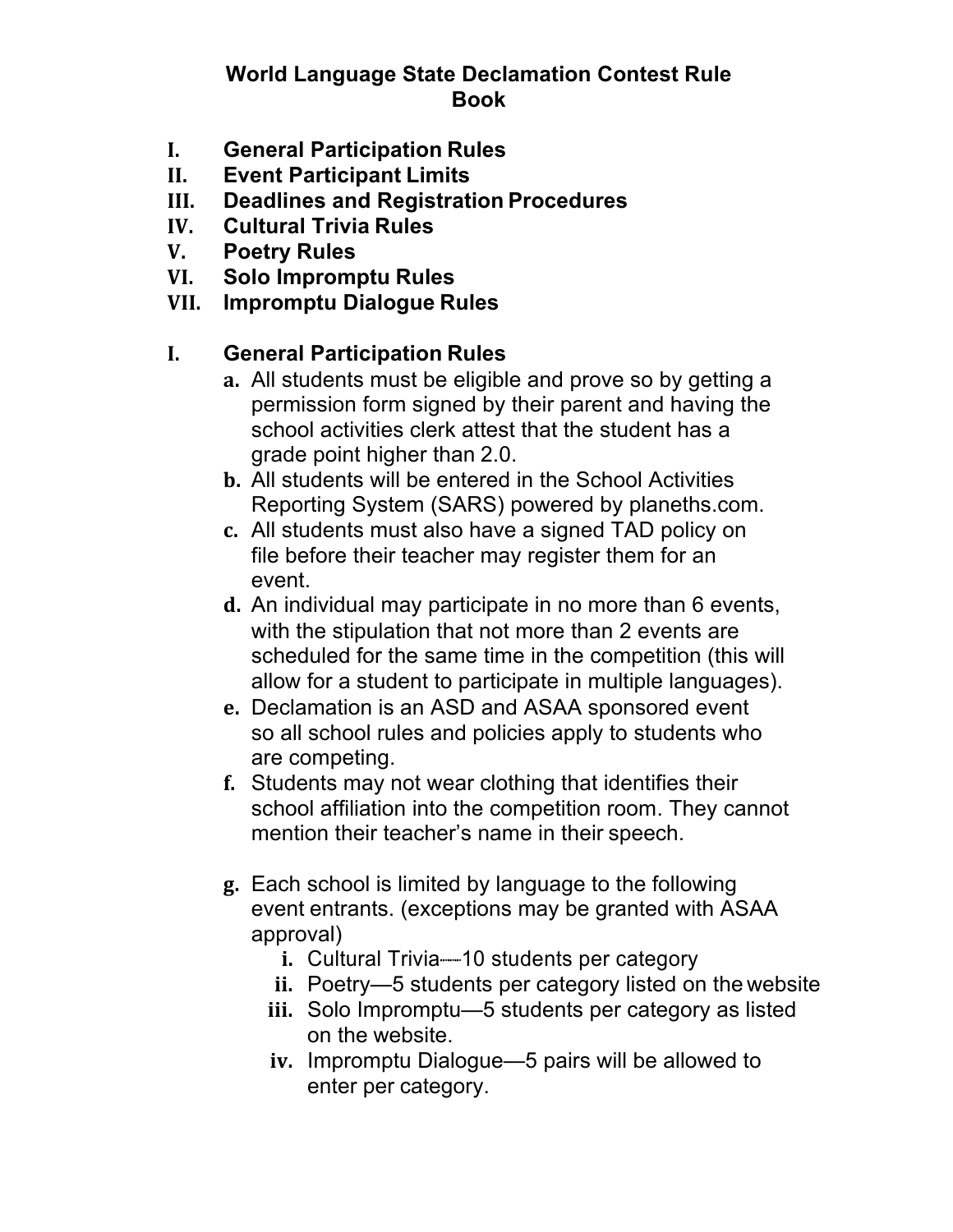#### **II. Deadlines and Registration Procedures**

- **a.** Ask students to get their TAD and Participation forms filled out in January.
- **b.** Once students have returned their forms, are deemed eligible and you have built your master team roster, then register each student for each of their individual events via the State Online Registration Form at www.asaa.org website.
- **c.** State Registration dates are listed on the ASAA website.
- **d.** After registration closes, the coordinators will email you a master roster, so you can double check for possible errors.
- **e.** Winners at the ASD Regional Competition will automatically be registered for the State Competition.

### **III. Cultural Trivia Test Rules**

- **a.** A 50 questions multiple choice test is given in each language, for each of the respective levels.
- **b.** Trivia questions are loosely based on "Teachers Discovery Trivia Sets", but other material may be used to augment and keep the tests up to date.
- **c.** Level 1 and 2 tests are in English, but the higher level tests are written in the respective languages.
- **d.** Different tests are used at each level and at the regional and state competitions.

#### **IV. Poetry Recitation Rules**

- **a.** Each student recites two poems in the respective language before a panel of judges.
- **b.** The first poem is required and all participants recite it.
- **c.** The second poem is selected from a choice of 2 or 3 alternate poems and recited.
- **d.** Students may only use **limited** gestures when performing their poetry recitation.
- **e.** No singing of the poem or musical instruments are allowed.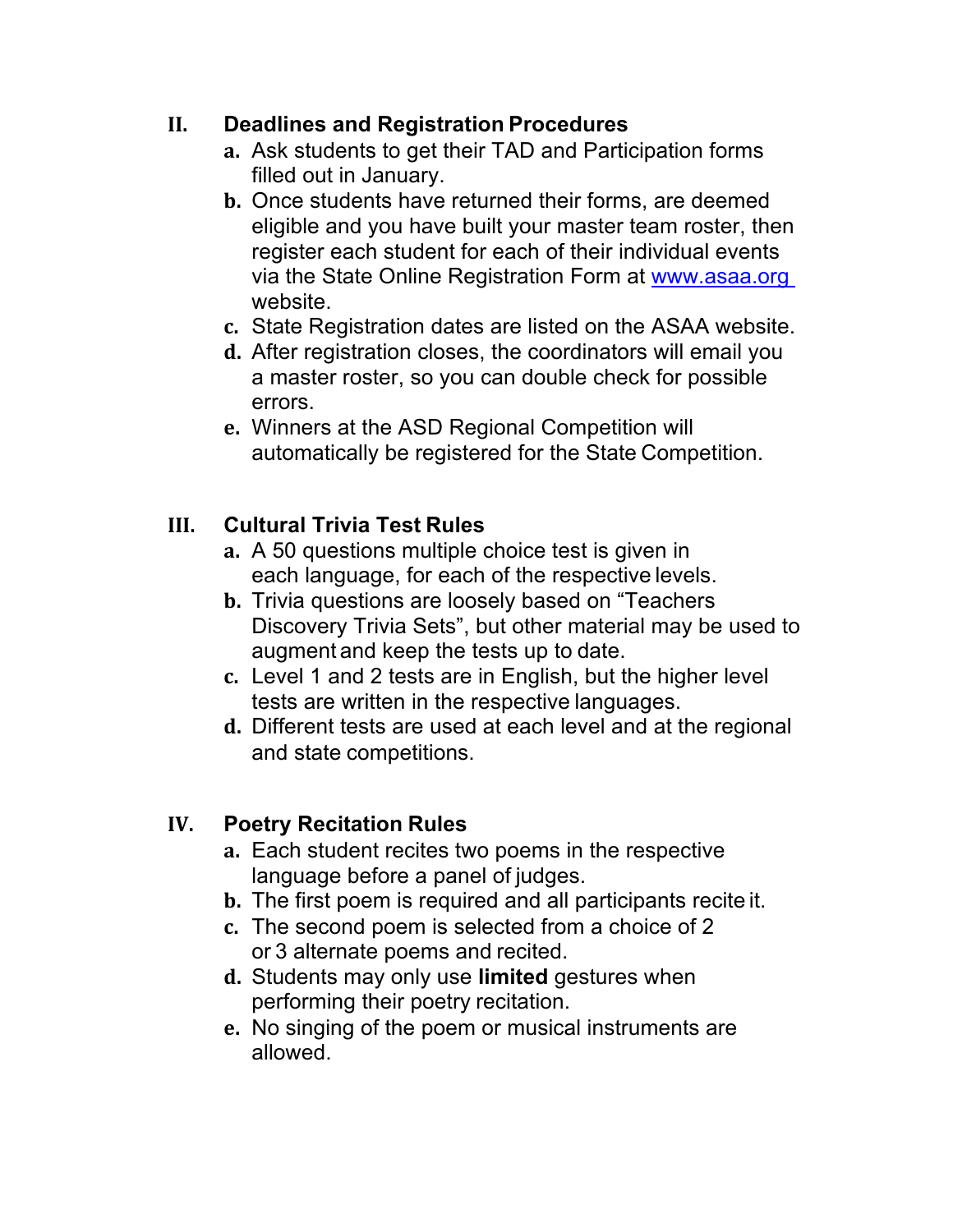**f.** Students must compete in the same level as the class that they are enrolled in that year.

## **V. Solo Impromptu Rules**

- **a.** Each student only competes against others in their same level category.
- **b.** The student will be called to the front of the room, then they will pick two slips out of an envelope of possible speech topics.
- **c.** The student will immediately choose one of the two topics and the remaining topic goes back into the envelope.
- **d.** The competitor will then step to the side or outside the room for 2 minutes to prepare their speech.
- **e.** The monitor will time the speech and notify the speaker when they must stop speaking. Students must speak longer than the minimum requirement and not longer than the maximum time allowed.
- **f.** The level of time required increases with the respective levels.
	- **i.** Level 1: 1.5-2.5 minutes
	- ii. Level 2: 2-3 minutes
	- **iii.** Level 3: 2.5-3.5 minutes
	- **iv.** Level 4 and above: 3-4 minutes
- **g.** Topics are published for levels 1 and 2 and only general guidelines are given for the upper levels.
- **h.** Students are scored according to their fluency, ability to stay on topic, creativity, vocabulary, pronunciation and grammar.

## **VI. Impromptu Dialogue Rules**

- **a.** Each pair of students competes against others in their category, in the advanced division pairs may be mixed level.
- **b.** The students will be called to the front of the room, then they will pick two slips out of an envelope of possible speech topics.